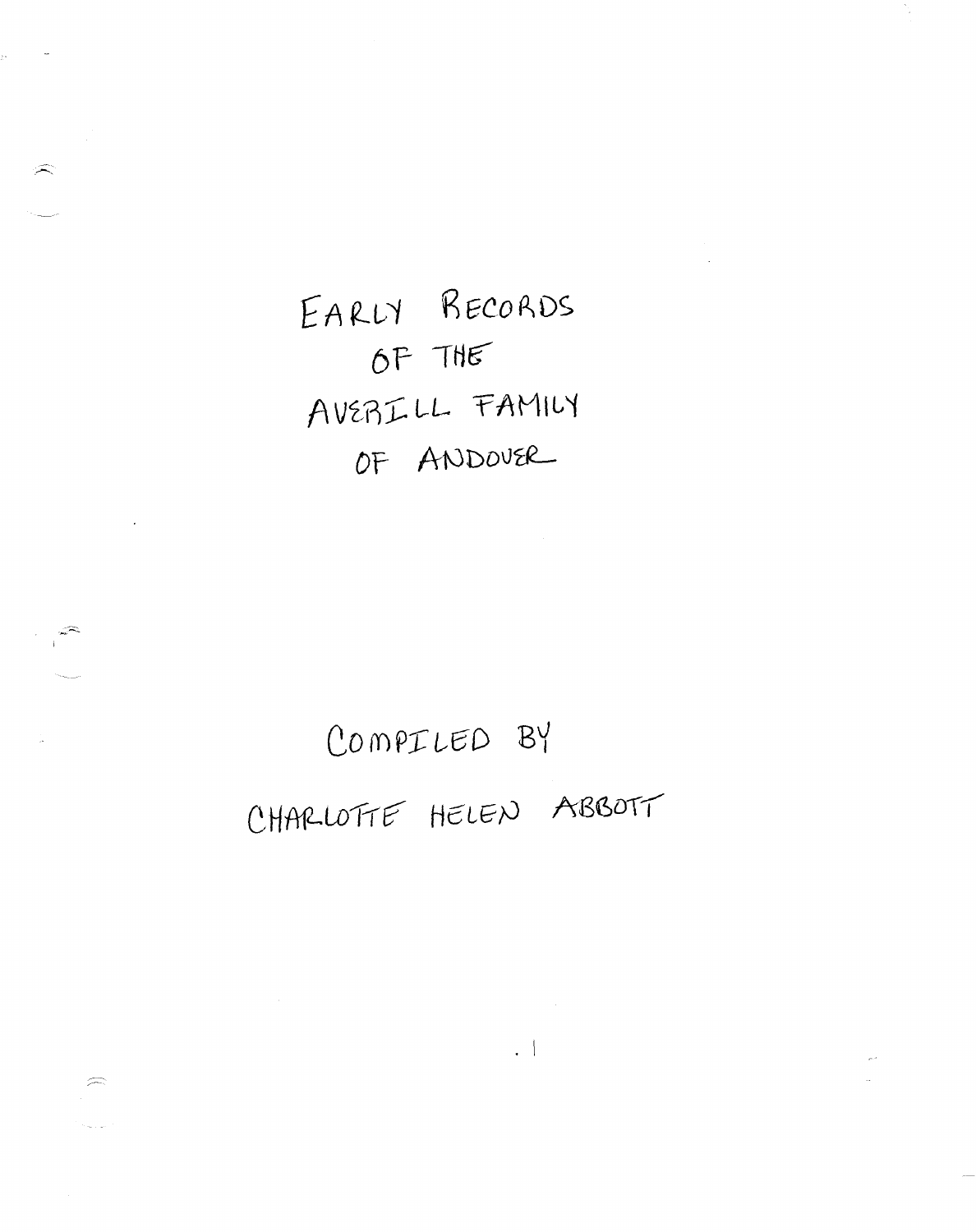## OF ANDOVER

William (1) Averill is supposed to have migrated from Broadway. Worcestershire. England, and is probably the ancestor of almost the entire family in this county. He was living at Ipswich.  $M_{\text{BBS},1}$  as early as March  $2$ . 1637, when he was granted six acres of planting ground on the further side of Muddy River. In 1638 he owned a house lot near where the County House is today. He was made a commoner in 1641. His will, dated July 3.1652.and proved in court at Ipswich, Mar.29.1653. reads as follows:-

" I William Auerill of Ipswich being weake in bodye but of pfect memorye doe make this my last will and testament first I doe bequeath my to the earth to be deasently buryed in the Burying place of Ipswich my spirit into the hands of my Saviour the Lord Jesus Christ. And for my outward estate being but small I doe giue vnto my children each of them being seuen in mumber the some of fiue shillings a peece & the rest of my estate my debts being discharged I giue wnto Abagal my wife whom I make sole execotrix of this my last will in witness heerof  $I$  haue heervnto sett my hand and seale the 3th of the 4th mo: 1652.

Andrew hodges Renold ffoster W111 Aveirell

Inventory of the estate of William Averill, filed 29 Mar., 1653.

| It. | hous: Lobt & house                                                                                                      | $10 - 00 - 00$ |
|-----|-------------------------------------------------------------------------------------------------------------------------|----------------|
| It. | 10 acres of vpland ground & 6 $A^S$ meddo                                                                               | $10 - 00 - 00$ |
| It. | 2 Kine & 2 two-yer: old                                                                                                 | $16 - 00 - 00$ |
| It. | 2 shoats                                                                                                                | $01 - 00 - 00$ |
|     | It. 1 Iron pott-1 brass pott- 1 frying pan- 4 pewt <sup>r</sup>                                                         |                |
|     | platt <sup>rs</sup> - 1 flagon- 1 Iron Ketle- 1 brass Ketle-1 Copp,<br>I brass pan & some oth <sup>r</sup> things       | $02 - 17 - 00$ |
| It. | 2 Chests-1 feth <sup>r</sup> bed-1 oth <sup>r</sup> bed-2 payre of sheets-<br>2 bolst - 3 pillows-2 blankets- 1 Covlid- |                |
|     | 1 bedstead- & other smal linnen                                                                                         | $05 - 10 - 00$ |
| It. | 2 Coats & wearing appel                                                                                                 | $03 - 00 - 00$ |
| It. | 1 warming pan                                                                                                           | $00 - 03 - 00$ |
| It. | A tub 2 pails a few books                                                                                               | $00 - 10 - 00$ |
|     | A Corslett                                                                                                              | $01 - 00 - 00$ |
|     | ' what shee oweth '<br>$12 - 00 - 00$                                                                                   |                |
|     | Reginold fost <sup>r</sup>                                                                                              |                |
|     | Andrew $Hodg^8$ Apprisers. "                                                                                            |                |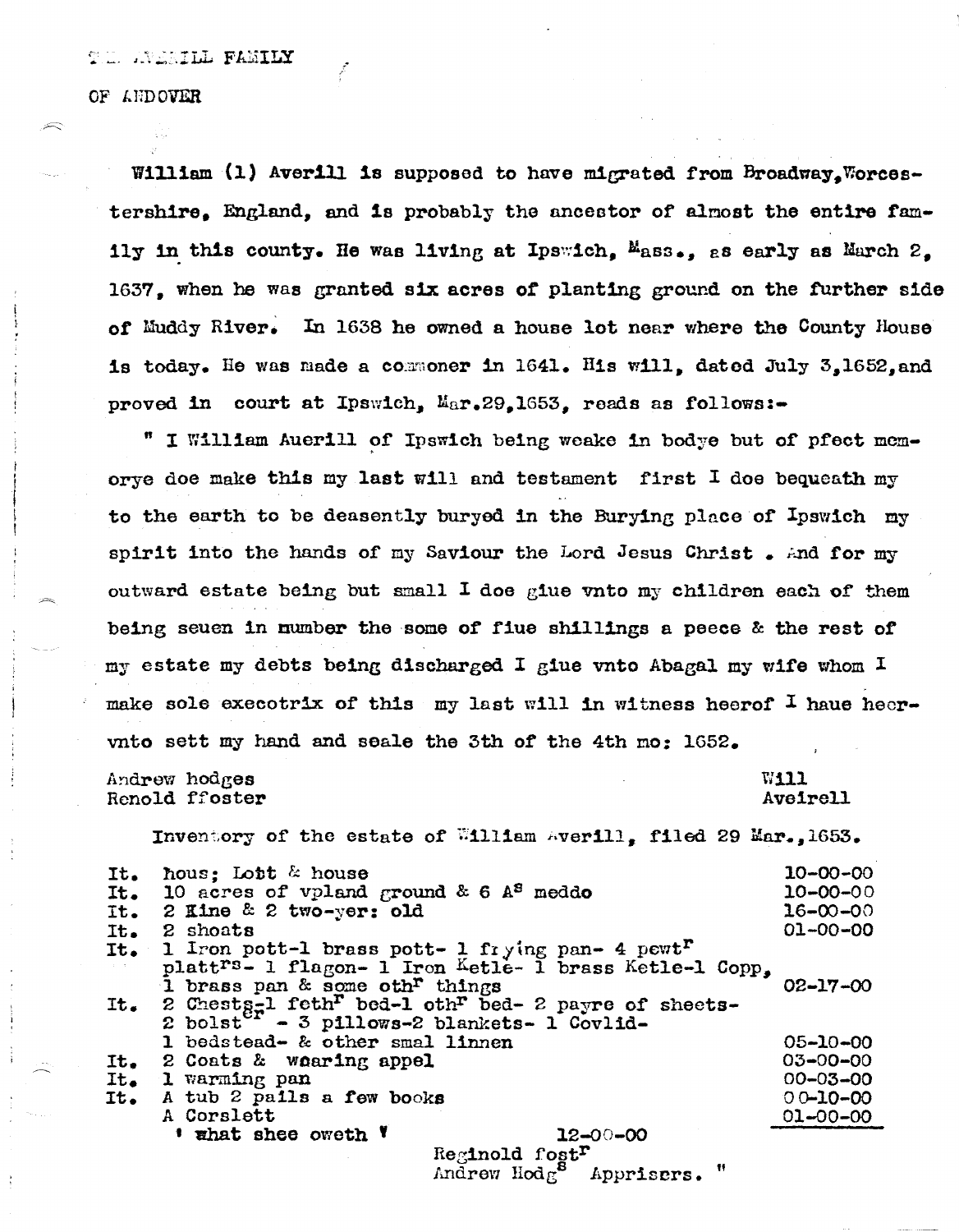Abigail, the widow of William (1) Averill, died at  $I$ pswich shortly before March 27, 1655, when the inventory of her estate was returned to court by her son. William. in which is mentioned"the pequitt lot of 7 acres.

-2.

The children of William  $(1)$  and wife. Abigail. were:-

- William  $(2)$ : a carpenter: lived in Ipswich until  $Feb_*1663$ , when he bought 100 acres, a house and other outbuildings, from  $\nu_{an}$ 'l Clark of Topsfield. He was selectman in 1688; tithing man. 1682. He m., July 31, 1661. Hannah Jackson of Ipswich; he d. April 23, 1691. She survived and was living in Conn.. about 1735.
- ; m. Nov.23, 1663, John Wildes of Topsfield. She Sarah  $(2)$ was executed as a witch, July 19, 1692.
- ; m.  $Dec.8$ , 1657, Frances Collings, at Ipswich. He Thomas  $(2)$ , b. was living in Topsfield. 1663-1668.

John  $(2)$ , b. ; res.in Ipswich,  $1654-56$ .  $: \mathfrak{m}_{\bullet}$ child(2). living in  $1652$ .

William (2) Averill ( Wm. (1) and wife, Hannah Jackson, had:-William (3), b. May 1, 1662, in Ipswich; lived in Topsfield; m. Mary---; was admitted to church May 24, 1685 and Mar.11, 1688 he was disciplined for intemperance and unseemly behaviour in  $\mathbb{L}_{r_{\bullet}}$ Wise's church. He must have regained favor, for on war.l, 1714/5 the selectmen of Topsfield agreed with Wm. Averill, Jr. to sweep the meeting house and  $df$ graves for which he was to receive 18 sh. a year and the use of half an acre of land to ye Horwest of ye Meeting House. Widow Mary died Mar.14, 1728-9.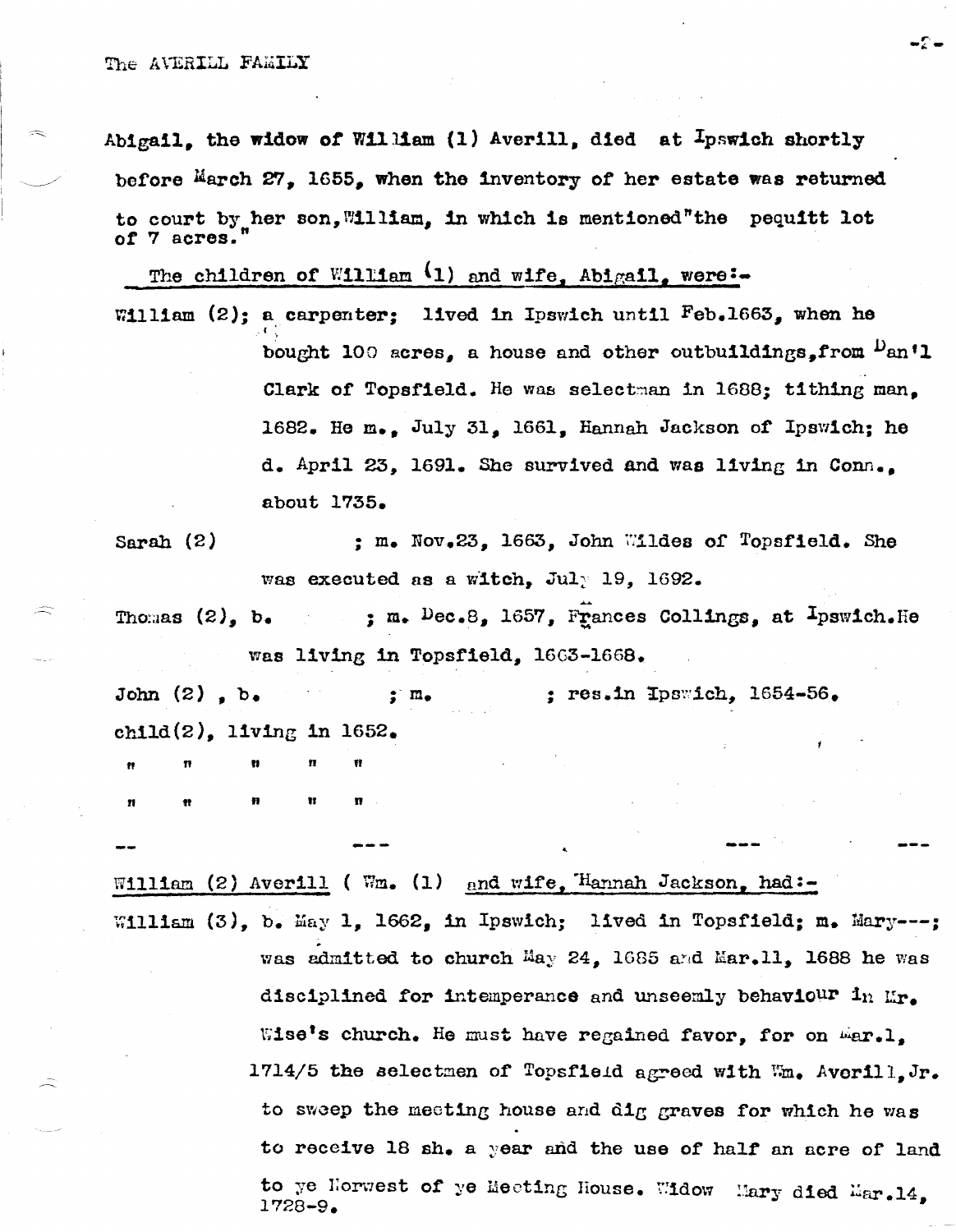## Children of William (2) Averill and wife, Hannah Jackson,  $cont_{\bullet}$ :-

- Nathaniel  $(3)$ , b. Oct.13, 1664; in Topsfield; a carpenter and millwright; owned a sawmill in Topsfield; constable, 1702. He m. lst., Dec.13, 1698, Sarah Howlett; she d. July 11, 1729; he m. 2nd. June 17. 1730. Lain French. She d. May 31. 1746; he d. April 3. 1751.
- John  $(3)$ , b. Jan.1. 1666; in Topsfield; was known as " Sargt " in 1701, when he was appointed tithingnan; was constable in 1711. On Feb.1 1692. he and his brother, "athaniel, bought of Gov. Simon Bradstreet, 200 acres lying between Howlett brook and Mile brook, which later was known as "The Colleges". He married, June 8, 1710, Anne Greenslect (Greenleaf?) of Topsfield; he d. in the winter of 1719/20.His widow was living in Topsfield in 1741 and may have removed to ANDOVER that year. In April 1735. his four children, then under age, were placed under the guardianship of John Wildes.
- Job  $(3)$ , b. Jan.1, 1666-7, in Topsfield; a yeoman; lived in the part of Topsfield that was incorporated in Middleton ,1728. Was tithingman in  $1708$ . He m. Feb.1, 1702-3. Susanna Brown of Topsfield; he d. 1730. Adm. was granted on her estate, Dec. 16, 1732.

Hannah (3), b.  $Dec.18$ , 1667; d. unm. May 14, 1737.

Ebenezer  $(3)$ , b.  $0ct.14$ , 1669 in Topsfield; a husbandman; constable, 1701; selectman.1704-5-7-8-10-13-15-16: styled " $\text{Sarg}^{\text{t}}$ " at death. He m. lst.  $\text{Nov}_2 30, 1697$ , Susanna Hovey; she d. Nov. 11. 1699; he m. 2nd., Dec.31, 1700, Mehitabel Foster of Ipswich; he d.  $Dec.22.$  1717; she d.  $For.19.$  1740. (Susannah, the first wife, came from England, according to the inventory of his estate.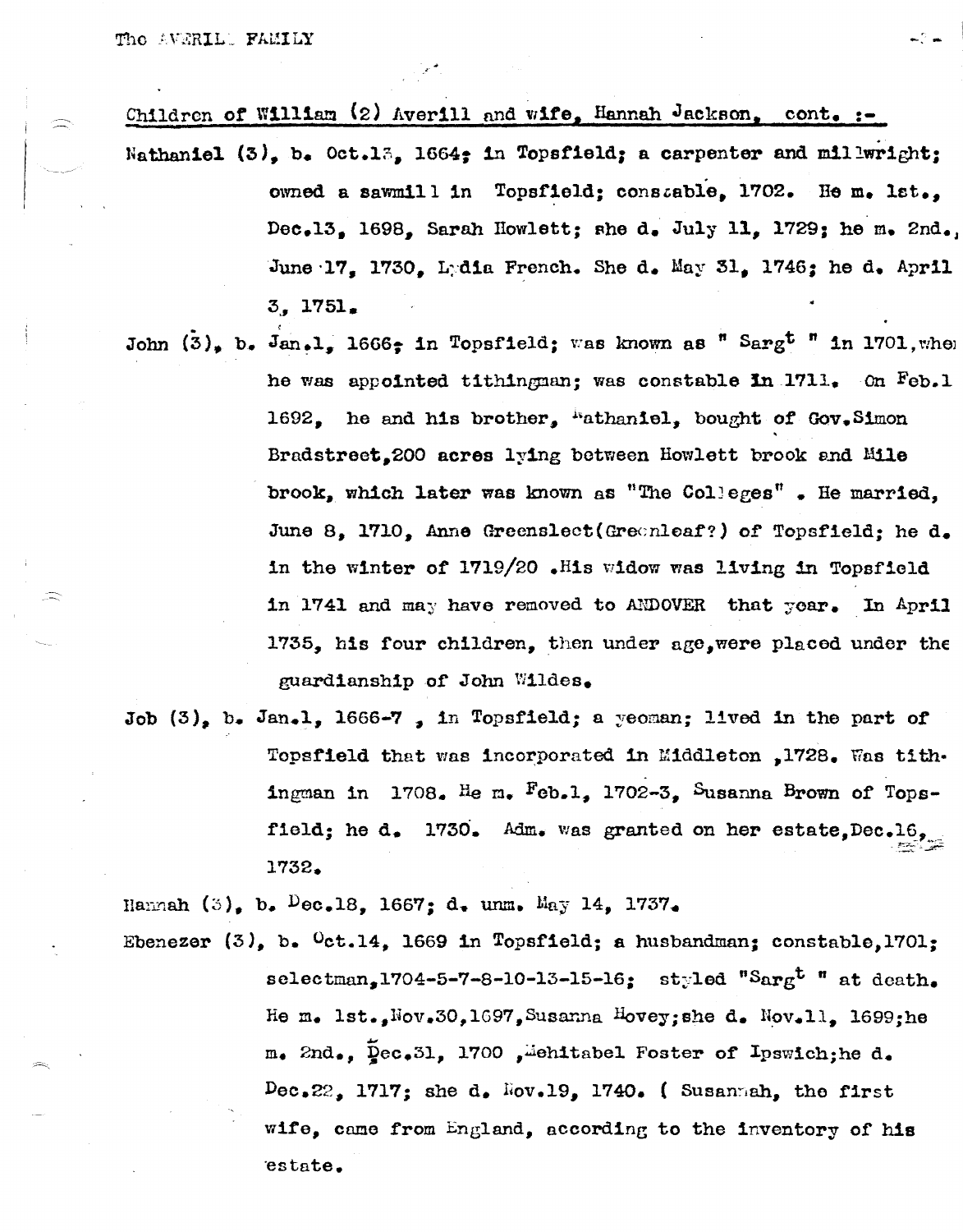Children of William (2) Averill and wife, Hannah Jackson, (cont.) :-Isaac (3), b. in Topsfield, Jan.26, 1671-2; d. June 11, 1680.

- Thomas  $(3)$ , b.  $Dec.9$ , 1672; promably m. Nov.29,1712, Abigail Cogswell, in Ipswich; he acknowledged a deed in Preston,  $Conn_{\bullet}$ <sup>H</sup>ay 30. 1724.
- Abigail (3), b. March 8, 1673-4; pub. July 9, 1699 to Jonathan Bishop of Beverly; res. Reverly until about 1708; then to Hehoboth; he d. there 1752. Were in Norton, Bristol county, 1721.

Ezekiel  $(3)$ , b. July 24, 1675; probably d.y.

Paul  $(3)$ , b. June 21, 1677 in Topsfield; a husbandman; lived in part of Topsfield that was inc. as Middleton, 1728. He m. lst., Mar.27. 1706, Sarah, daughter of Capt. Joseph and Sarah ("erley) Andrews. She d. at  $47$ , Oct.16, 1732; he m. 2nd., Feb.3,1736-7, widow Mary Simonds of Wenham. They were living in Middleton 174 were dismissed to Killingly, Conn., Aug. 5, 1753.

Silas (3), b. May 1. 1679: probably  $d_{\bullet}y_{\bullet}$ 

- Isaac  $(3)$ , b. Nov.10, 1680, in Topsfield; m. May 16, 1709, in Rehoboth, Esther, daughter of Philip Walker, Jr. of that town. Isaac was " an ingenious Carpenter " and framed in Providence, R.I., the
	- largest meeting house of his time. Lived in Preston,  $Conn_{\bullet,1}$ 1724 and many years after. Hemoved to Aent. Conn., before 1748.

Mary  $(3)$ , bapt. May 16, 1697; m. Feb.16, 1709-10, Silas Titus of Rehoboth. Were in Norton, June 1724.

John (3) Averill ( $\mathbb{E}_{m}$ , (2-1) and wife, Anna Greensleet, had:-John  $(4)$ , b. in Topsfield, April 24, 1711. , Dec.17, 1713; husbandman in Topsfield until he Thomas  $(4)$ , b.  $\pi$ m. May 20, 1739, Sarah Meland of Ipswich; removed to ANDOVER.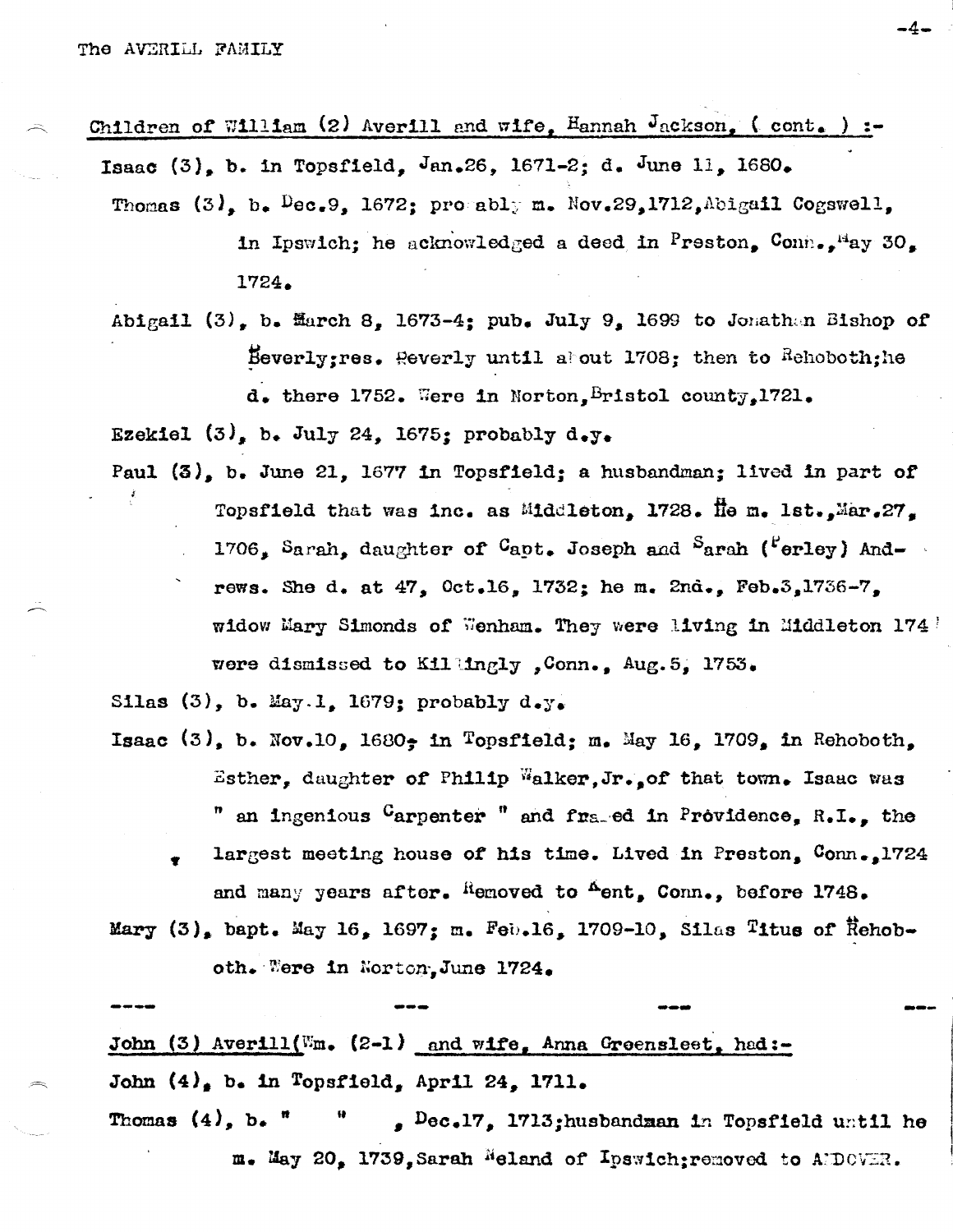Children of John (3) Averill and wife, Anna Greensleet,  $($  cont.  $)$  :-Fuma (4), b. in Topsfield, May-Aug., 1715; m. Samuel Phippen, Sept.7, 1738.

Katherine (4), b. in Topsfield, Apr. 1717; m.  $P_{cc}$ , 22, 1736, Nathaniel Moulton of Ipswich.

Ebenezer  $(4)$ , b. in Topsfieldl bapt. Oct. 1. 1718.

Abial (4) bapt. May 1720; posthumous; d. Aug.1, 1736.

Paul (3) Averill ( Wm. (2-1) and wife, Sarah Andrews, had:-Ezekiel (4), b. March 13,1707/8.

Hephzibah  $(4)$ , b. Nov.8, 1709; m.  $\mu$ ec.13, 1733, Robert Bradford.

Paul  $(4)$ , b.  $Pec_1G$ , 1711; husbandman; lived in Eiddleton. He m. April 21, 1737, Zeruiah How ; he d. in the winter of 1805-6. ( He

may have m. lst.. Feb.3.1736, at Wenham, Mary Symonds.)  $S<sub>arab</sub>$  (4), b. April 2, 1713; d. unm. in Middleton,  $\theta$ an.20, 1736. Joseph  $(4)$ , b. Jan.17, 1719/20; m. Feb.14, 1743-4, Mary Symonds of Tops-

field; he was then of Killingly, Conn.

Paul (4) Averill (Paul (3) Wm.  $(2-1)$  and wife, Zeruiah How, had:-Sarah  $(5)$ , b. in Middleton, July 26, 1738; d. Jan.20, 1739-40. John  $(5)$ , b.  $\mathbf{r}$  $\mathbf{u}$ , Jan.2, 1740; m. Mary Bradford; she was b. in "iddleton,  $1742$ ; d.  $Aug.21$ ,  $1815$ . They settled in Amherst N.H., in 1763. He d. May 21, 1815.

Paul  $(5)$ , b. in Middleton, Sept.27,1742; a yeoman; lived in ANDOVER (in Kimball District); was a soldier in Revolution, marching to  $\mu$ exington. He m. March 10, 1772,  $\nu$ eborah Foster, in ANDOVER; he  $d_{\bullet}$  1804; she prob.  $d_{\bullet}$ , Dec.27, 1826.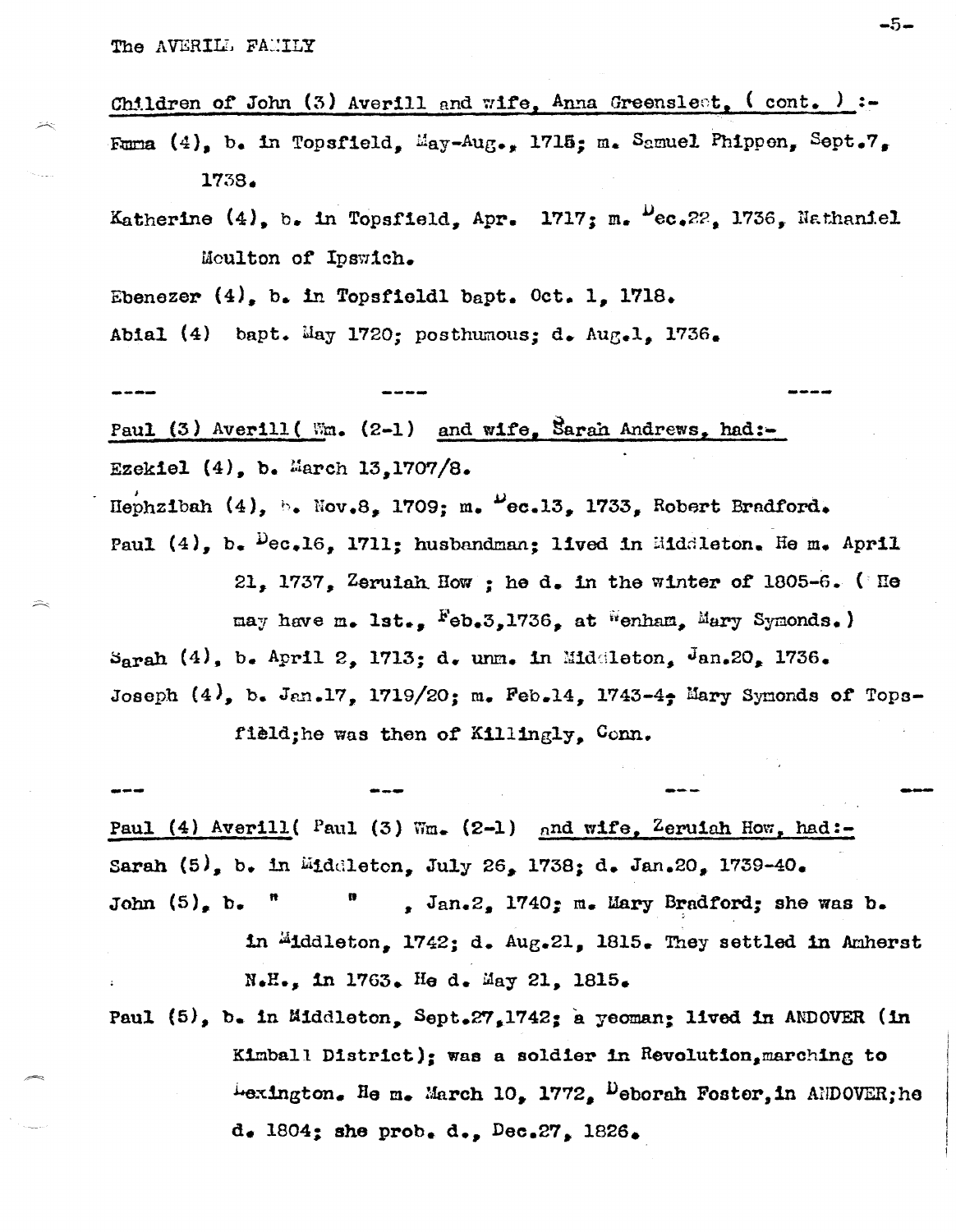## Children of Paul (4) Averill and wife, Zeruiah How, (cont.) :-

Elijah (5), b. April 28, 1745, in Middleton, a cordwalner, bought. in 1775. the farm in Boxford(later held by "eorge Perley) on which he settled. He m. Jan.4. 1776. Hannah Perkins; adm.was granted on his estate. Nov.5. 1782: she m. 2nd., Joseph Peabody. May 25. 1790. She d. in Middleton. Mar.17. 1825.

-6-

- Mark  $(5)$ , b. in Middleton, May 12. 1747; a yeoman; succeeded his father on the homestead in Middleton. He m. June 8, 1775. Dorcas Foster of ANDOVER.
- Sarah (5). b. July 28. 1750 in Middleton: m. Laniel Stiles. Sept.25.1771: d. Sept. 20. 1805 in Middleton.
- Mary  $(5)$ , b. in Middleton, May 11, 1752; m.  $F_{eb.14}$ , 1771, Stephen Towne, Jr.: removed to Sunderland. Vt.. 1786.
- Joseph  $(5)$ , b. 0ct.6. 1757 in Middleton: a yeoman: m. 1st..  $P_{ec.12}$ , 1780. Susama Pettingill of ANDOVER. She d. in Middleton. Sept.20. 1813: aged 57. He m. 2nd. (int.) April 10. 1814. Mrs.  $h_{\text{achel}}(\text{Lefavour})$ Pettengill, widow of Moses Pettingill. He d. in Middleton, Dec. 9. 1816: she d. Dec.24. 1846 in Middleton: aged 68.

Joseph (5) Averill (Paul(4)(3) Wm.  $(2-1)$  and wife. Susanna Pettingill:-Benjamin (6), b. Feb.22, 1781; in Middleton; m. June 2, 1808, Hannah.

dau.of Andrew and Ruth (Curtis) Peabody of Middleton. She was

b. Aug. 22. 1783; d. Feb. 4. 1854; he d. Aug. 13.1849. Molly  $(6)$ , b. Jan.3, 1783; m. Nov.5,1805, Moses Stiles of Boxford. Betsy  $(6)$ , b. Oct.13.1786; d. unm. in Middleton. Nov.3. 1814. Susanna (6), b. Oct.20, 1789; d. Jan.16, 1792.

Joseph (6). b. Wec.15. 1792 in Middleton; a farmer; lived in the part

of Andover that became North Andover(Ximball District). He h.  $\texttt{May 23, 1819, Elliz}_\text{a}$ beth Averill, prob. dau.of John and  $\frac{5}{9}$ ets (sustin) Averilly she d. Nov.18,1982, he d. Nar.5, 1072.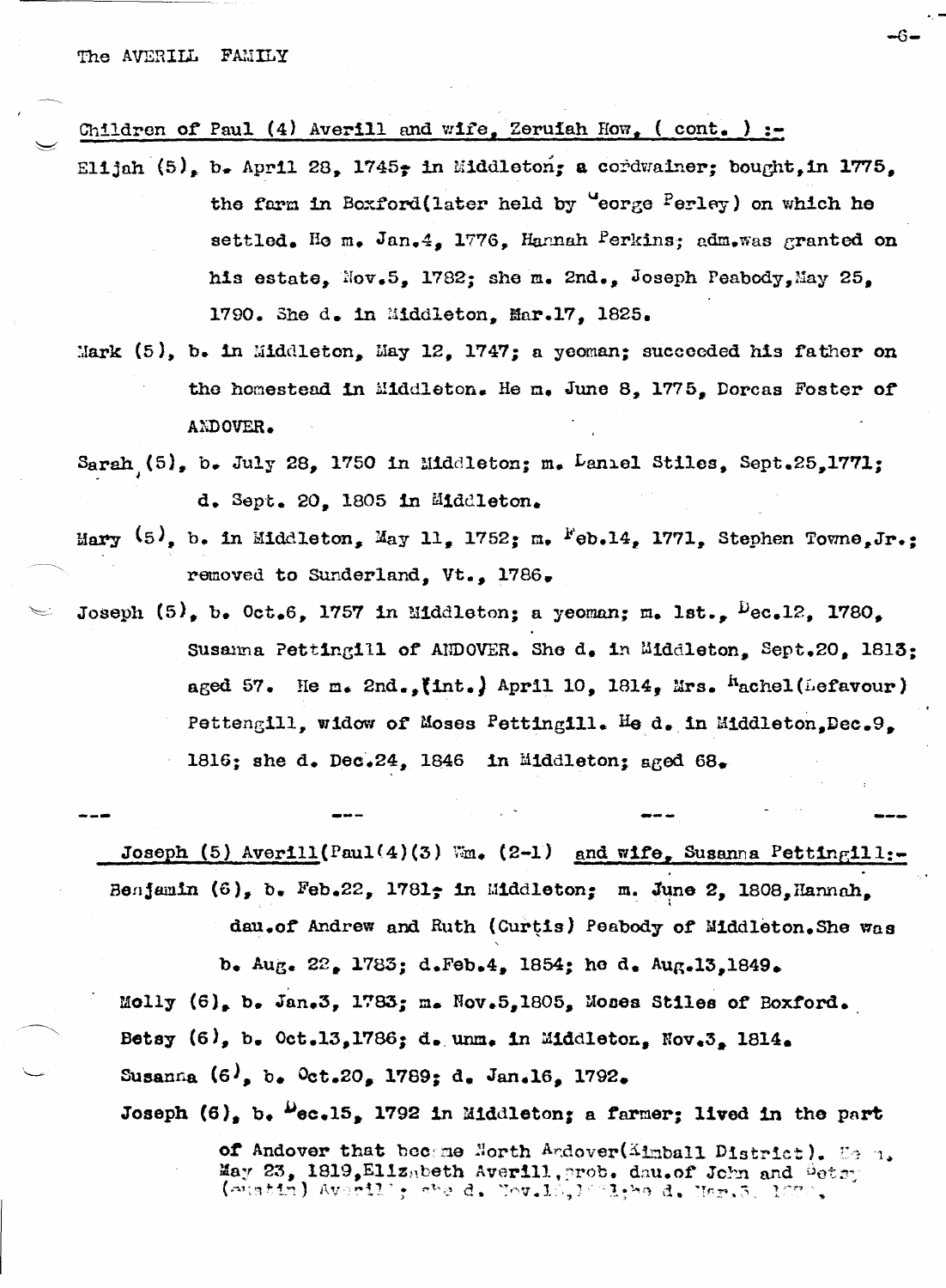Paul (5) Averill ( $P_{\text{aul}}$  (4-3)  $\mathbb{F}_m$ . (2-1) and wife, Deberah Foster, had:-John (6) bapt. Nov.23.1772, in ANDOVER:  $d_{a}y_{a}$ 

John (6)  $2nd_{\bullet}$ , b. Nov.16, 1776; a yeoman; lived in ANDOVER; m. Nov.13. 1794. Betsey Austin; he d.  $P_{00}$ . 1818; she d. Nov. 13, 1826 at 54  $years$ . They had  $:=$ 

Elizabeth  $(7)$ , b. March 10, 1795.

Deborah  $(6)$ , b. ; m. Moses Wilkins of Middleton, Feb.19, 1793.  $P_{\text{etsay}}$  (6) bapt. in Andover, Fet.24, 1790; m. (int.)  $P_{\text{ec.20,1810}}$  James Petting111.

Mark (5) Averill ( $P_{\text{aul}}$  (4-3) Wm. (2-1) and wife, Dorcas Foster, had:-John  $(6)$ , b. in Middleton, Feb. 27, 1776; m. Dec. 29, 1825, Sarah A. Porter of ANDOVER; res. Andover; no children; he d. June 1838; she d. July 8, 1859.

Ephraim (6), b. April 2, 1780;  $n_e$  May 23, 1825, Sally Tapley of Lynnfield; lived in Derry, N.H. No children.

Elijah  $(6)$ , b.  $ec.10$ , 1789; m.  $:$  lived in "itchfield,  $N_{\bullet}H_{\bullet}$ 

Foster  $(6)$ , b.  $\frac{5}{9}$ ept. 20, 1792; m. Martha R. ; had  $:=$ 

> Henry  $(7)$ ; drowned. John  $(7)$ ; lived in Londonderry,  $N_*H_*$ Mason  $(7)$ ; Ephraim  $(7)$ : lived in Missouri. Dorcas (7); m. a Mr. Grant; lived in Gilmanton, N.H. Sarah (7); m. Lewis Stiles; lived in Lowell. Edna Ann  $(7)_3$  m. Er. Ballou; lived in Alexandria.

Joseph (6) Averill(Jos; (5) Paul(4-3) Wm. (2-1) and wife Elizabeth Averill:-Elizabeth  $(7)_*$  b. Sept. 27, 1819. John  $(7)$ , b. July 18, 1821; m. Oct.31, 1854, Fidelia, dau.of dacob and Susanna Berry, of AMDOVER.